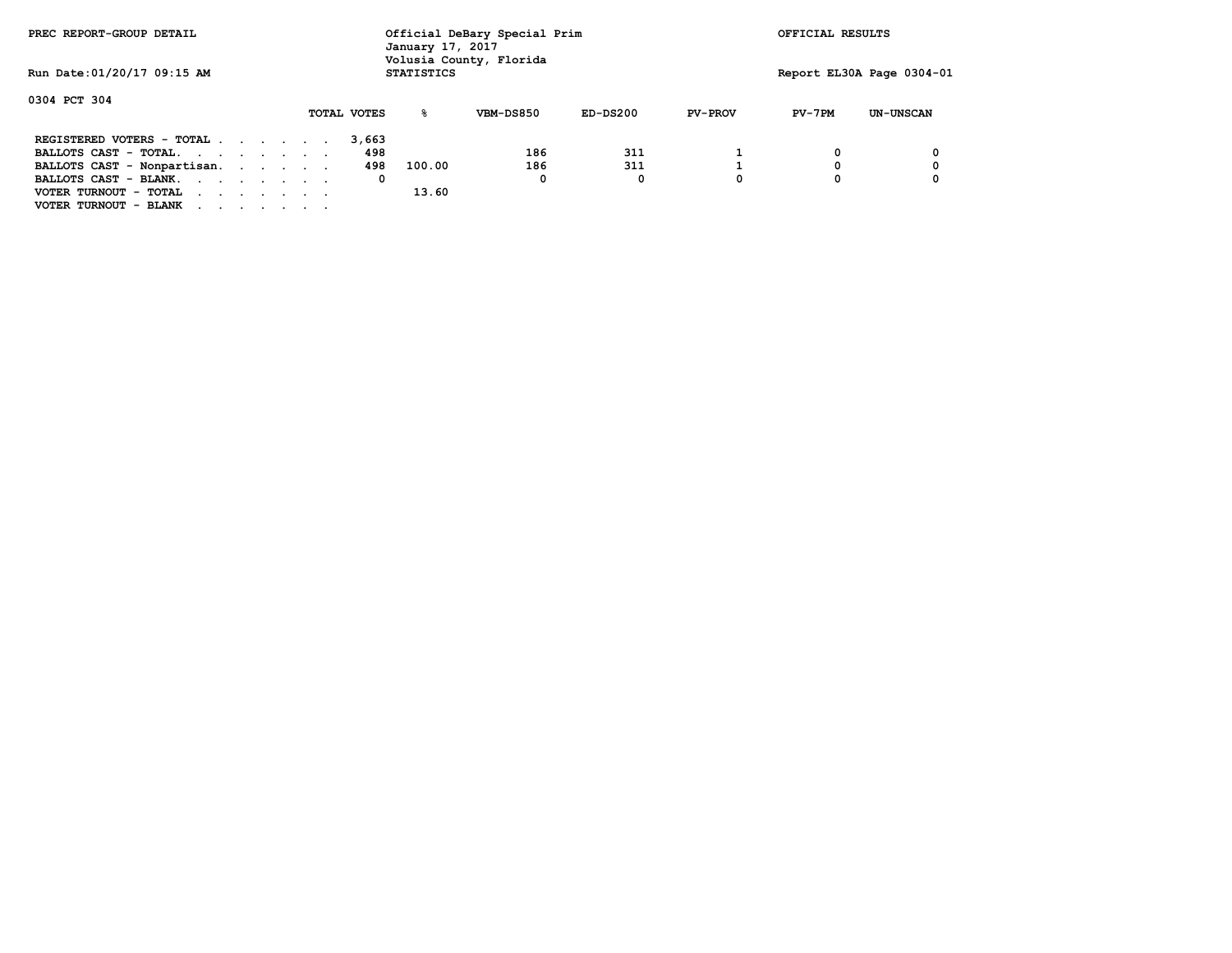| PREC REPORT-GROUP DETAIL     |  |  |  |  |  |  |             |  | January 17, 2017 | Official DeBary Special Prim<br>Volusia County, Florida |           |            | OFFICIAL RESULTS |          |                  |
|------------------------------|--|--|--|--|--|--|-------------|--|------------------|---------------------------------------------------------|-----------|------------|------------------|----------|------------------|
| Run Date: 01/20/17 09:15 AM  |  |  |  |  |  |  | Nonpartisan |  |                  | Report EL30A Page 0304-02                               |           |            |                  |          |                  |
| 0304 PCT 304                 |  |  |  |  |  |  |             |  | TOTAL VOTES      | ዱ                                                       | VBM-DS850 | $ED-DS200$ | <b>PV-PROV</b>   | $PV-7PM$ | <b>UN-UNSCAN</b> |
| Mayor DeBary<br>(VOTE FOR) 1 |  |  |  |  |  |  |             |  |                  |                                                         |           |            |                  |          |                  |
| Bob Garcia                   |  |  |  |  |  |  |             |  | 224              | 44.98                                                   | 94        | 130        | ٥                |          | 0                |
| Robert W. Knott              |  |  |  |  |  |  |             |  | 250              | 50.20                                                   | 77        | 172        |                  |          | 0                |
| David Walstrom.              |  |  |  |  |  |  |             |  | 24               | 4.82                                                    | 15        | 9          |                  |          | 0                |
| Over Votes                   |  |  |  |  |  |  |             |  | 0                |                                                         |           | Ω          |                  |          |                  |
| Under Votes                  |  |  |  |  |  |  |             |  | 0                |                                                         |           | 0          |                  |          |                  |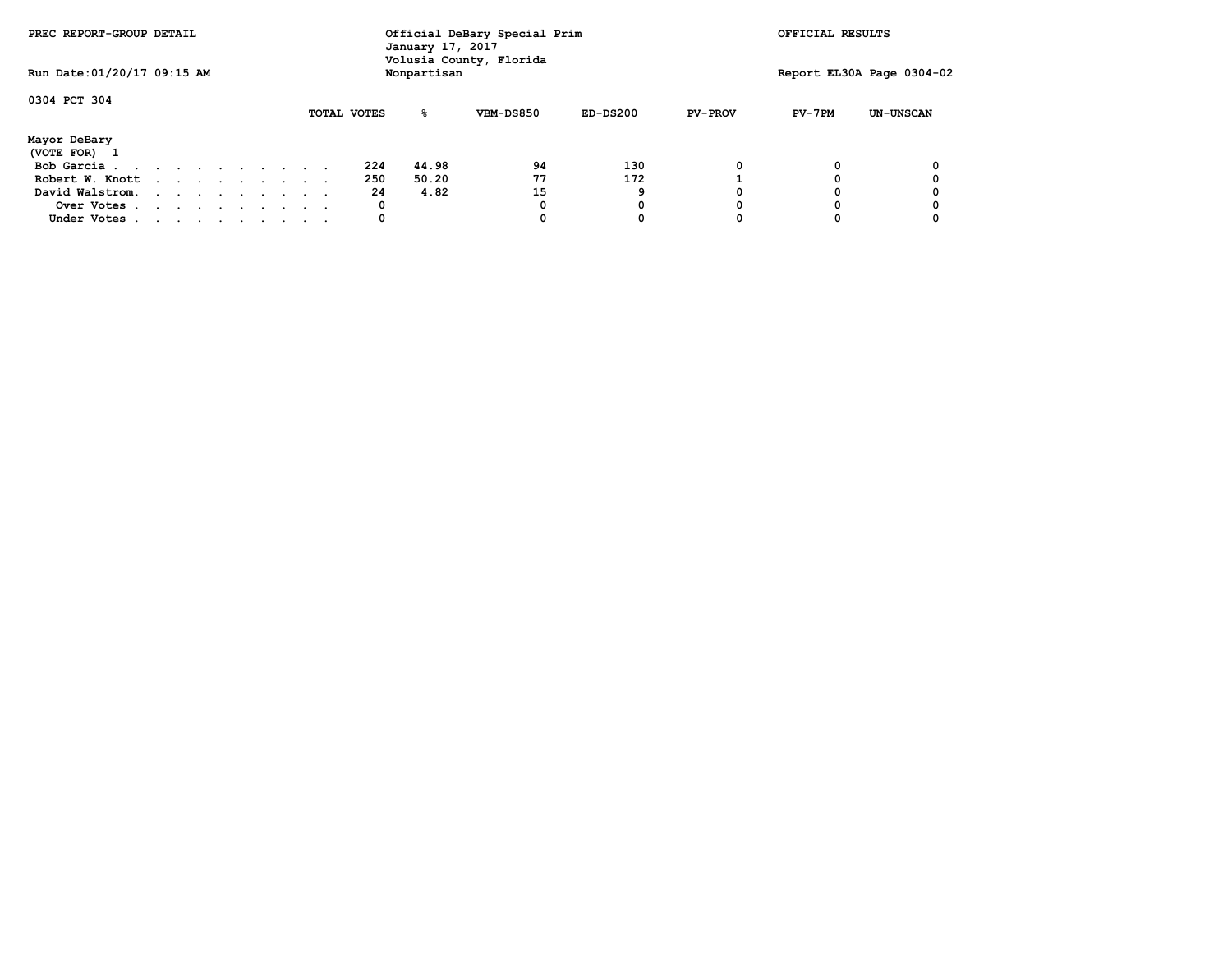| PREC REPORT-GROUP DETAIL<br>Run Date: 01/20/17 09:15 AM |             | January 17, 2017<br><b>STATISTICS</b> | Official DeBary Special Prim<br>Volusia County, Florida |            | OFFICIAL RESULTS<br>Report EL30A Page 0305-01 |          |                  |
|---------------------------------------------------------|-------------|---------------------------------------|---------------------------------------------------------|------------|-----------------------------------------------|----------|------------------|
| 0305 PCT 305                                            | TOTAL VOTES | ዱ                                     | VBM-DS850                                               | $ED-DS200$ | <b>PV-PROV</b>                                | $PV-7PM$ | <b>UN-UNSCAN</b> |
| REGISTERED VOTERS - TOTAL                               | 4.124       |                                       |                                                         |            |                                               |          |                  |
| BALLOTS CAST - TOTAL.                                   |             | 610                                   | 193                                                     | 417        | 0                                             | 0        | 0                |
| BALLOTS CAST - Nonpartisan.                             |             | 100.00<br>610                         | 193                                                     | 417        | 0                                             | 0        | 0                |
| BALLOTS CAST - BLANK.                                   |             | .82<br>5                              |                                                         |            | 0                                             |          | 0                |
| VOTER TURNOUT - TOTAL                                   |             | 14.79                                 |                                                         |            |                                               |          |                  |
| VOTER TURNOUT - BLANK                                   |             | . 12                                  |                                                         |            |                                               |          |                  |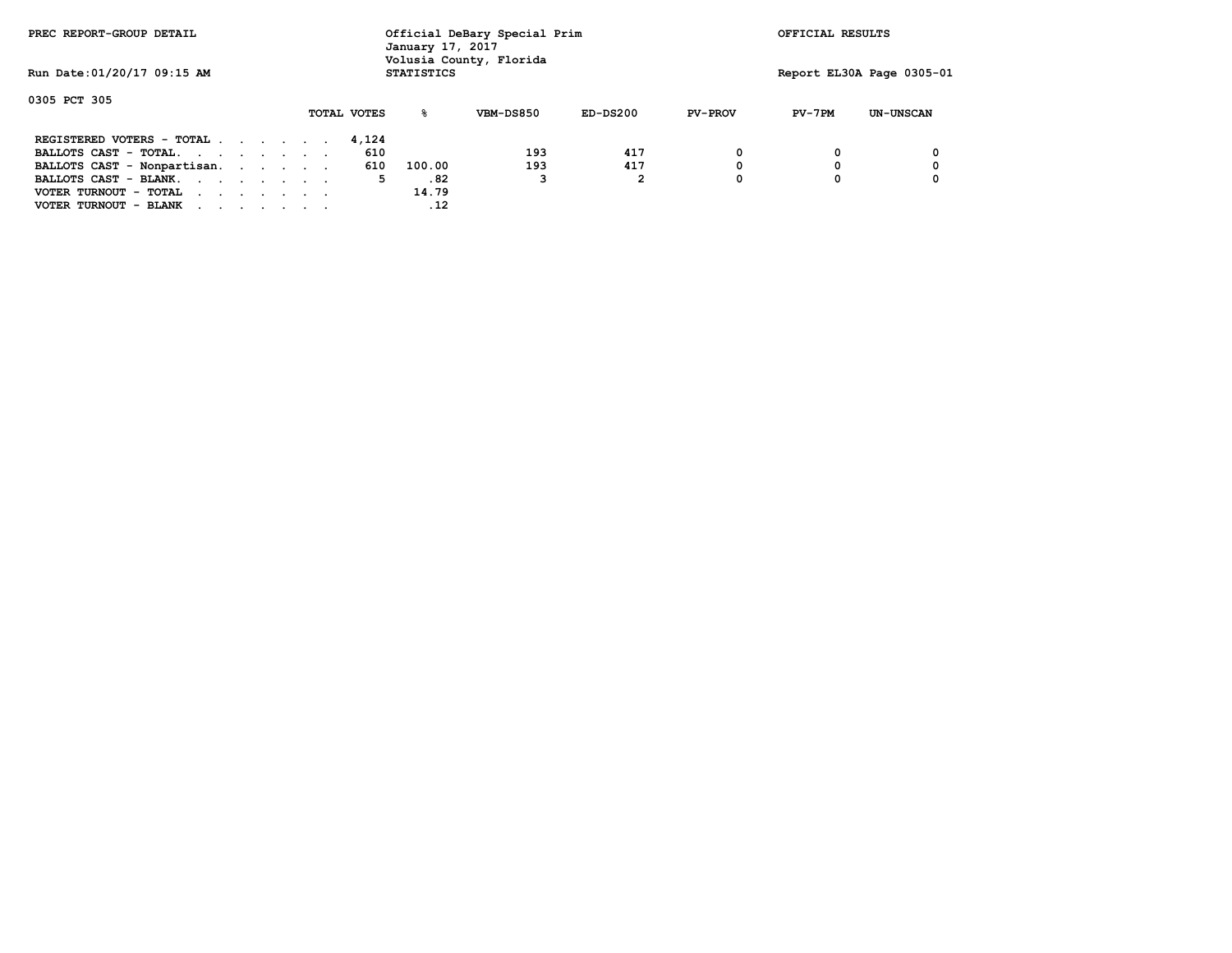| PREC REPORT-GROUP DETAIL    |  |  |  |  |  |  |             |  | January 17, 2017 | Official DeBary Special Prim<br>Volusia County, Florida |           |            | OFFICIAL RESULTS |          |                  |
|-----------------------------|--|--|--|--|--|--|-------------|--|------------------|---------------------------------------------------------|-----------|------------|------------------|----------|------------------|
| Run Date: 01/20/17 09:15 AM |  |  |  |  |  |  | Nonpartisan |  |                  | Report EL30A Page 0305-02                               |           |            |                  |          |                  |
| 0305 PCT 305                |  |  |  |  |  |  |             |  | TOTAL VOTES      | ዱ                                                       | VBM-DS850 | $ED-DS200$ | <b>PV-PROV</b>   | $PV-7PM$ | <b>UN-UNSCAN</b> |
|                             |  |  |  |  |  |  |             |  |                  |                                                         |           |            |                  |          |                  |
| Mayor DeBary                |  |  |  |  |  |  |             |  |                  |                                                         |           |            |                  |          |                  |
| (VOTE FOR) 1                |  |  |  |  |  |  |             |  |                  |                                                         |           |            |                  |          |                  |
| Bob Garcia                  |  |  |  |  |  |  |             |  | 381              | 62.98                                                   | 135       | 246        | ٥                |          | $\Omega$         |
| Robert W. Knott             |  |  |  |  |  |  |             |  | 144              | 23.80                                                   | 33        | 111        |                  |          | 0                |
| David Walstrom.             |  |  |  |  |  |  |             |  | 80               | 13.22                                                   | 22        | 58         |                  |          | 0                |
| Over Votes                  |  |  |  |  |  |  |             |  | 0                |                                                         |           | 0          |                  |          |                  |
| Under Votes                 |  |  |  |  |  |  |             |  | 5                |                                                         |           |            |                  |          | 0                |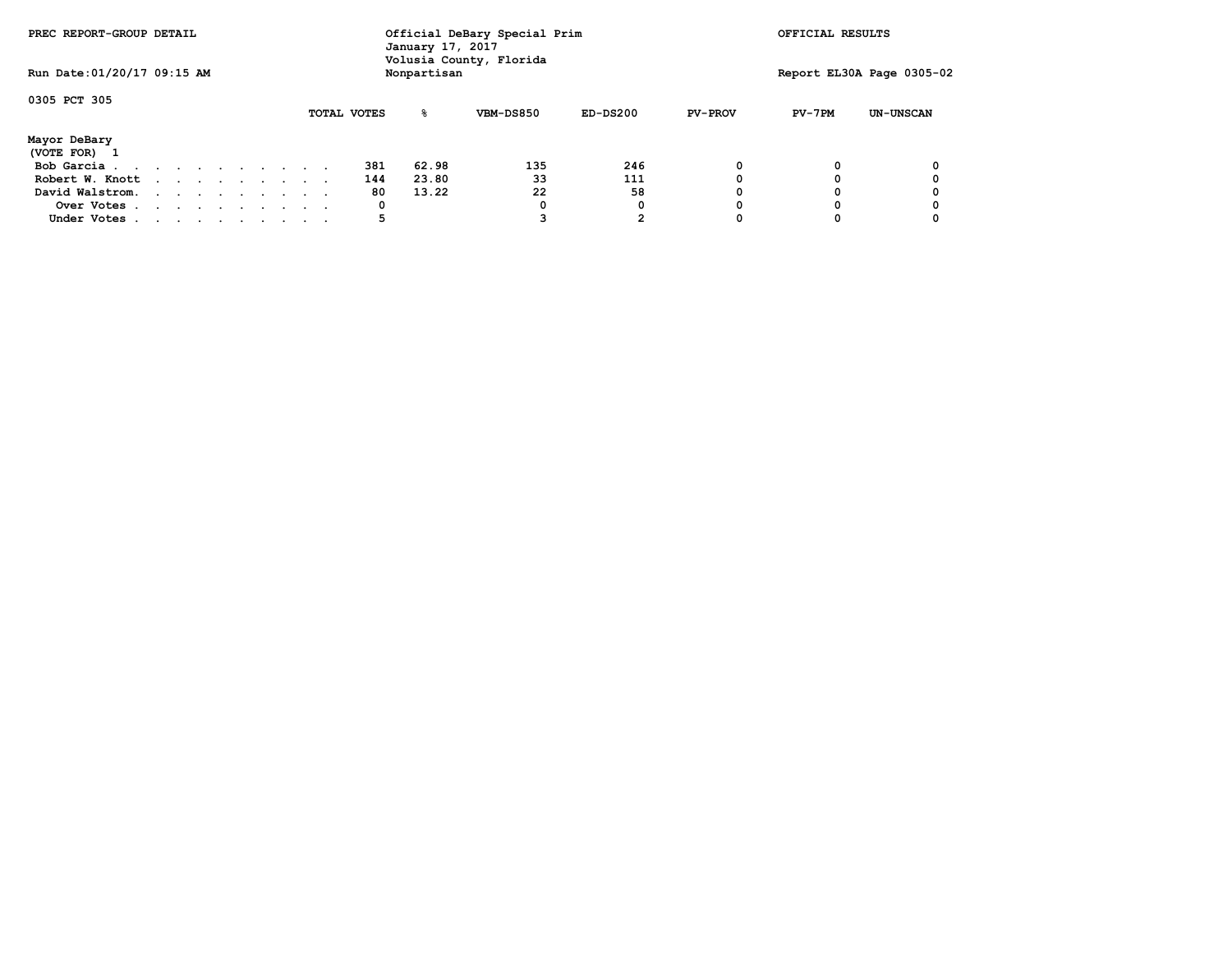| PREC REPORT-GROUP DETAIL<br>Run Date: 01/20/17 09:15 AM |             | January 17, 2017<br><b>STATISTICS</b> | Official DeBary Special Prim<br>Volusia County, Florida | OFFICIAL RESULTS<br>Report EL30A Page 0306-01 |                |          |                  |
|---------------------------------------------------------|-------------|---------------------------------------|---------------------------------------------------------|-----------------------------------------------|----------------|----------|------------------|
| 0306 PCT 306                                            | TOTAL VOTES | ዱ                                     | VBM-DS850                                               | $ED-DS200$                                    | <b>PV-PROV</b> | $PV-7PM$ | <b>UN-UNSCAN</b> |
| REGISTERED VOTERS - TOTAL                               | 4,337       |                                       |                                                         |                                               |                |          |                  |
| BALLOTS CAST - TOTAL.                                   | 811         |                                       | 311                                                     | 499                                           |                | 0        | 0                |
| BALLOTS CAST - Nonpartisan.                             | 811         | 100.00                                | 311                                                     | 499                                           |                | 0        | 0                |
| BALLOTS CAST - BLANK.                                   |             | .12<br>1                              | 0                                                       |                                               | 0              |          | 0                |
| VOTER TURNOUT - TOTAL                                   |             | 18.70                                 |                                                         |                                               |                |          |                  |
| VOTER TURNOUT - BLANK                                   |             | .02                                   |                                                         |                                               |                |          |                  |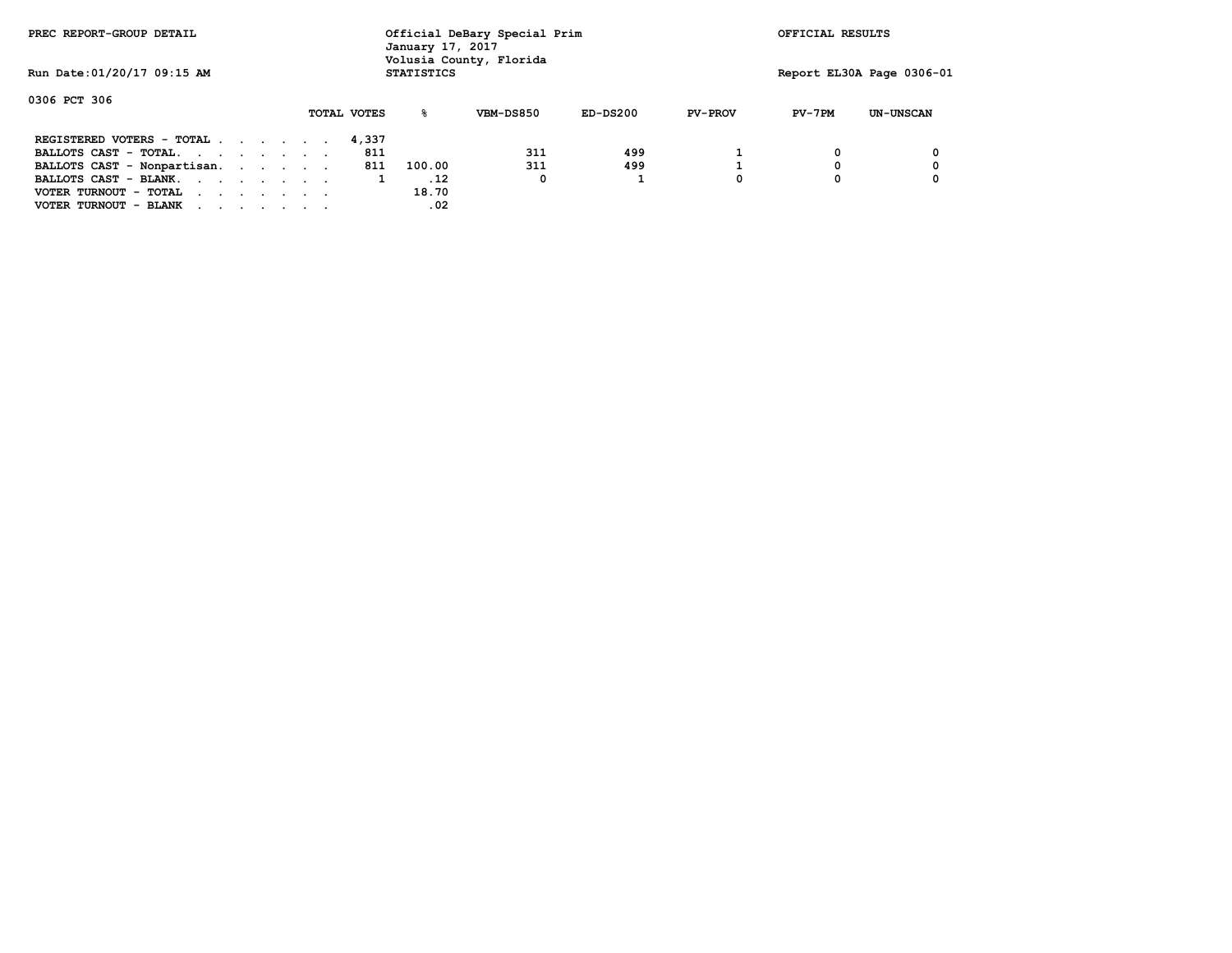| PREC REPORT-GROUP DETAIL    |  |  |  |  |  |  |  |  | January 17, 2017 | Official DeBary Special Prim<br>Volusia County, Florida |           | OFFICIAL RESULTS          |                |          |                  |
|-----------------------------|--|--|--|--|--|--|--|--|------------------|---------------------------------------------------------|-----------|---------------------------|----------------|----------|------------------|
| Run Date: 01/20/17 09:15 AM |  |  |  |  |  |  |  |  | Nonpartisan      |                                                         |           | Report EL30A Page 0306-02 |                |          |                  |
| 0306 PCT 306                |  |  |  |  |  |  |  |  | TOTAL VOTES      | ዱ                                                       | VBM-DS850 | $ED-DS200$                | <b>PV-PROV</b> | $PV-7PM$ | <b>UN-UNSCAN</b> |
| Mayor DeBary                |  |  |  |  |  |  |  |  |                  |                                                         |           |                           |                |          |                  |
| (VOTE FOR) 1                |  |  |  |  |  |  |  |  |                  |                                                         |           |                           |                |          |                  |
| Bob Garcia                  |  |  |  |  |  |  |  |  | 461              | 56.91                                                   | 195       | 266                       | ٥              |          | $\Omega$         |
| Robert W. Knott             |  |  |  |  |  |  |  |  | 295              | 36.42                                                   | 92        | 203                       |                |          | 0                |
| David Walstrom.             |  |  |  |  |  |  |  |  | 54               | 6.67                                                    | 24        | 29                        |                |          | 0                |
| Over Votes                  |  |  |  |  |  |  |  |  | 0                |                                                         |           | 0                         |                |          |                  |
| Under Votes                 |  |  |  |  |  |  |  |  |                  |                                                         |           |                           |                |          | 0                |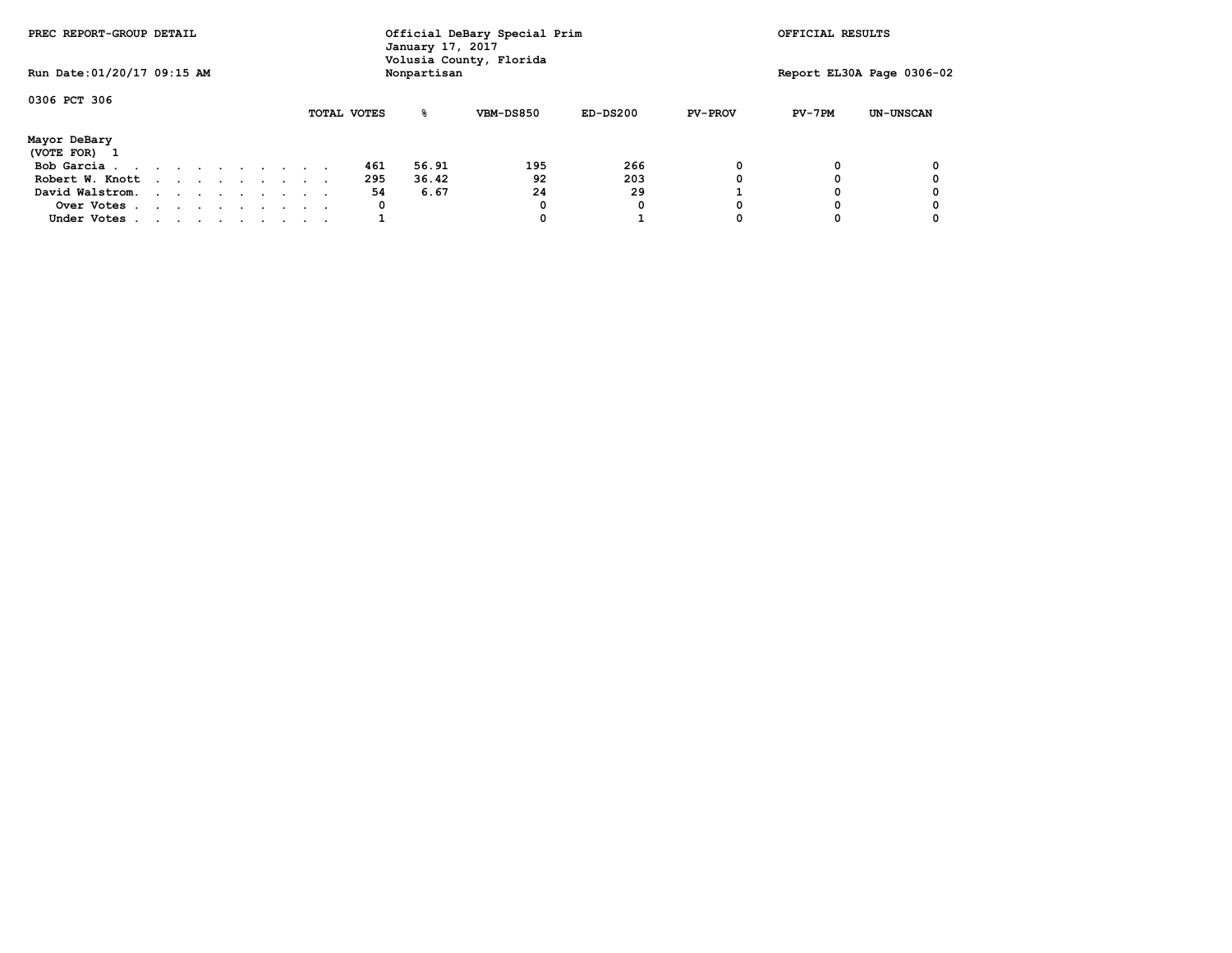| PREC REPORT-GROUP DETAIL          |                    | Official DeBary Special Prim<br>January 17, 2017<br>Volusia County, Florida |            | OFFICIAL RESULTS          |          |                  |
|-----------------------------------|--------------------|-----------------------------------------------------------------------------|------------|---------------------------|----------|------------------|
| Run Date: 01/20/17 09:15 AM       |                    | <b>STATISTICS</b>                                                           |            | Report EL30A Page 0307-01 |          |                  |
| 0307 PCT 307                      |                    |                                                                             |            |                           |          |                  |
|                                   | <b>TOTAL VOTES</b> | VBM-DS850<br>ዱ                                                              | $ED-DS200$ | <b>PV-PROV</b>            | $PV-7PM$ | <b>UN-UNSCAN</b> |
| REGISTERED VOTERS - TOTAL         | 3,066              |                                                                             |            |                           |          |                  |
| BALLOTS CAST - TOTAL.             | 416                | 126                                                                         | 290        | 0                         |          | 0                |
| BALLOTS CAST - Nonpartisan.       | 416                | 126<br>100.00                                                               | 290        | 0                         | 0        | 0                |
| BALLOTS CAST - BLANK.             | 2                  | .48<br>0                                                                    | 2          |                           |          | 0                |
| VOTER TURNOUT - TOTAL             |                    | 13.57                                                                       |            |                           |          |                  |
| VOTER TURNOUT - BLANK<br>$\cdots$ |                    | .07                                                                         |            |                           |          |                  |